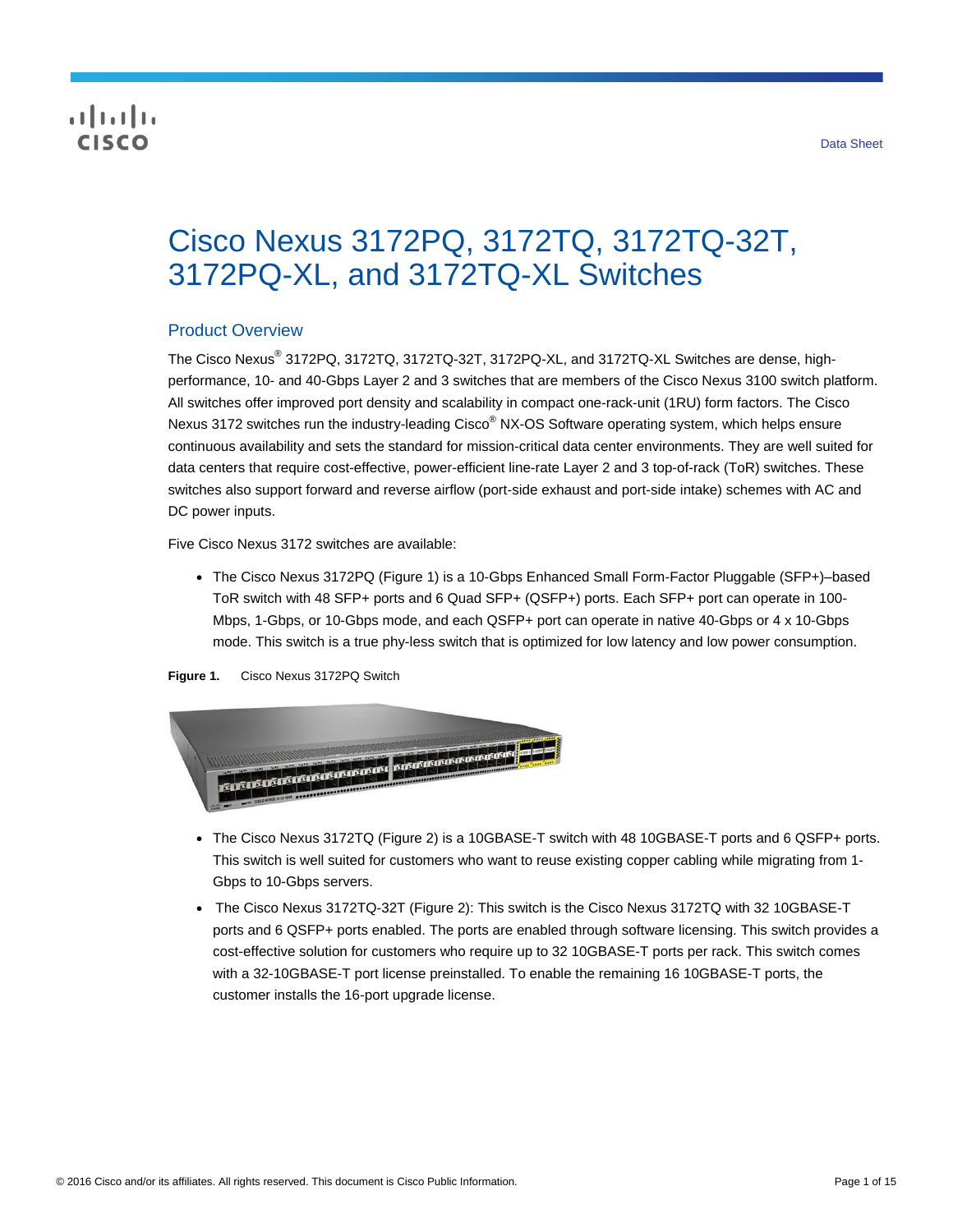#### **Figure 2.** Cisco Nexus 3172TQ and 3172TQ-32T Switch



● The Cisco Nexus 3172PQ-XL (Figure 3) and Cisco Nexus 3172TQ-XL (Figure 4) are minor hardware revisions of the Cisco Nexus 3172PQ and 3172TQ, respectively. Enhancements include an additional 4 GB of memory (for a total of 8 GB). The additional memory allows users to perform object-model programming. The Cisco Nexus 3172PQ-XL and 3172TQ-XL also have 2.5-GHz CPUs.





**Figure 4.** Cisco Nexus 3172TQ-XL Switch



#### Main Benefits

The Cisco Nexus 3172 switches provide the following main benefits:

- Wire-rate Layer 2 and 3 switching on all 72 10 Gigabit Ethernet ports
	- The Cisco Nexus 3172 switches provide Layer 2 and 3 switching of up to 1.4 terabits per second (Tbps) and up to 1 billion packets per second (bpps) in a compact 1RU form factor.
- High availability
	- Virtual port-channel (vPC) technology provides Layer 2 multipathing through the elimination of Spanning Tree Protocol. It also enables fully utilized bisectional bandwidth and simplified Layer 2 logical topologies without the need to change the existing management and deployment models.
	- The 64-way equal-cost multipath (ECMP) routing enables the use of Layer 3 fat-tree designs and allows organizations to prevent network bottlenecks, increase resiliency, and add capacity with little network disruption.
	- Advanced reboot capabilities are included through In Service Software Upgrade (ISSU) and Fast Reboot capabilities.
	- Power-supply units (PSUs) and fans are hot swappable.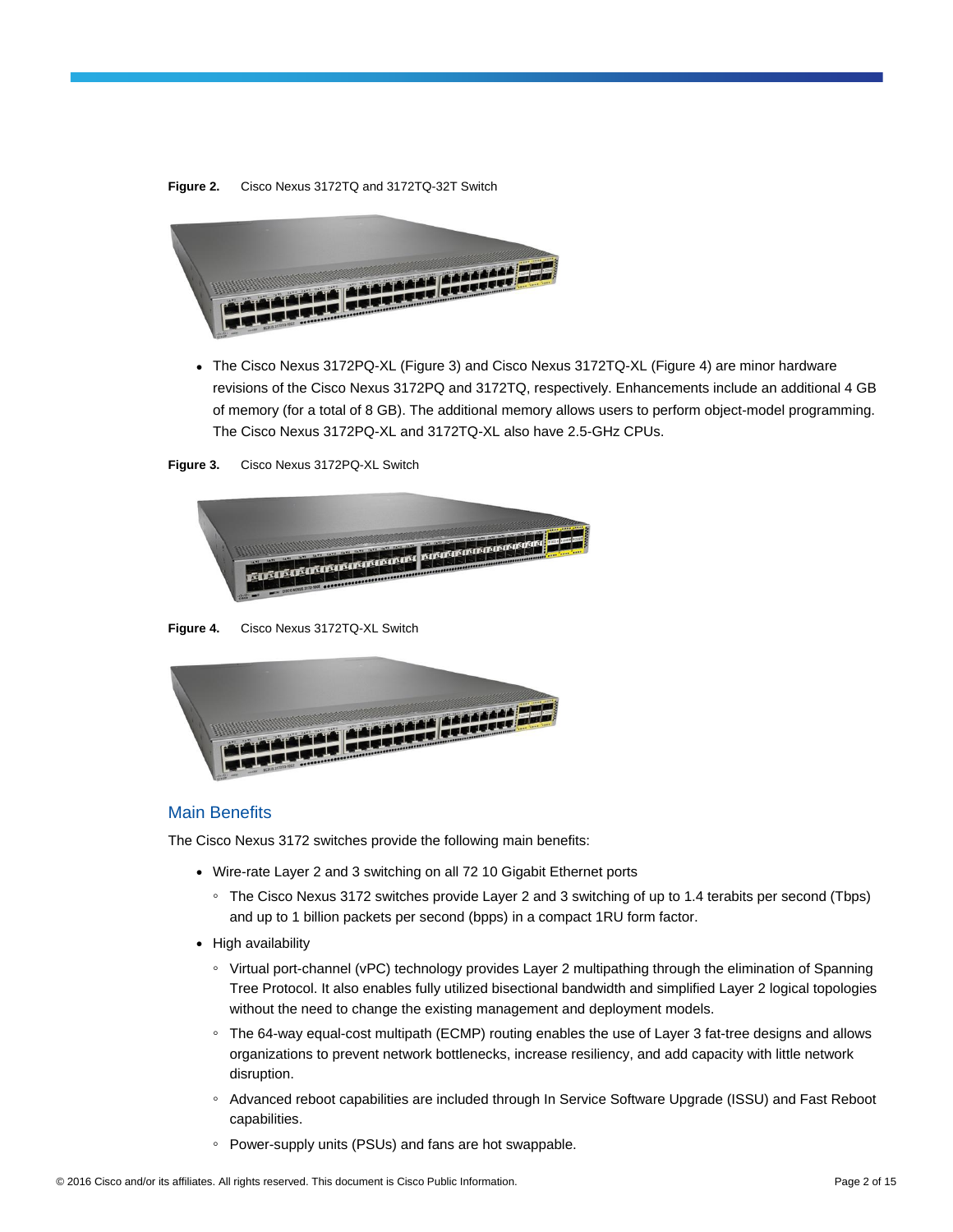- High performance
	- The Cisco Nexus 3172 switches deliver ultra-low nominal latency, which allows customers to implement high-performance infrastructure for high-frequency trading (HFT) workloads.
- Purpose-built on the NX-OS operating system with comprehensive, proven innovations
	- Power-on auto provisioning (POAP) enables touchless bootup and configuration of the switch, drastically reducing provisioning time.
	- Cisco Embedded Event Manager (EEM) and Python scripting enable automation and remote operations in the data center.
	- Advanced buffer monitoring reports real-time buffer use per port and per queue, which allows organizations to monitor traffic bursts and application traffic patterns.
	- Ethanalyzer is a built-in packet analyzer for monitoring and troubleshooting control-plane traffic and is based on the popular Wireshark open-source network protocol analyzer.
	- Precision Time Protocol (PTP; IEEE 1588) provides accurate clock synchronization and improved data correlation with network captures and system events.
	- Complete Layer 3 unicast and multicast routing protocol suites are supported, including Border Gateway Protocol (BGP), Open Shortest Path First (OSPF), Enhanced Interior Gateway Routing Protocol (EIGRP), Routing Information Protocol Version 2 (RIPv2), Protocol-Independent Multicast sparse mode (PIM-SM), Source-Specific Multicast (SSM), and Multicast Source Discovery Protocol (MSDP).
- Network traffic monitoring with Cisco Nexus Data Broker
	- Build simple, scalable and cost-effective network test access point (TAP) or Cisco Switched Port Analyzer (SPAN) aggregation for network traffic monitoring and analysis.

## **Configuration**

The Cisco Nexus 3172 switches have the following configurations:

- Cisco Nexus 3172PQ and 3172PQ-XL
	- 48 fixed 10 Gigabit Ethernet SFP+ ports (can operate at 100-Mbps, 1-Gbps, and 10-Gbps speeds)
	- 6 fixed QSFP+ ports (each QSFP+ port can support 4 x 10 Gigabit Ethernet or 40 Gigabit Ethernet)
- Cisco Nexus 3172TQ and 3172TQ-XL
	- 48 fixed 10GBASE-T ports (can operate at 100-Mbps, 1-Gbps, and 10-Gbps speeds)
	- 6 fixed QSFP+ ports (each QSFP+ port can support 4 x 10 Gigabit Ethernet or 40 Gigabit Ethernet)
- Cisco Nexus 3172TQ-32T
	- 32 fixed 10GBASE-T ports (can operate at 100-Mbps, 1-Gbps, and 10-Gbps speeds)
	- Six fixed QSFP+ ports (each QSFP+ port can support 4 x 10 Gigabit Ethernet or 40 Gigabit Ethernet)
	- Upgrade to 48 fixed 10GBASE-T and 6 QSFP+ ports by installing a 16-port upgrade license
- Locator LED

 $\overline{a}$ 

- Dual redundant<sup>1</sup> power supplies
- Redundant (3+1) and hot-swappable fans
- One 10/100/1000-Mbps management port
- One RS-232 serial console port

Cisco Nexus 3172TQ DC power supplies operate in combined mode only.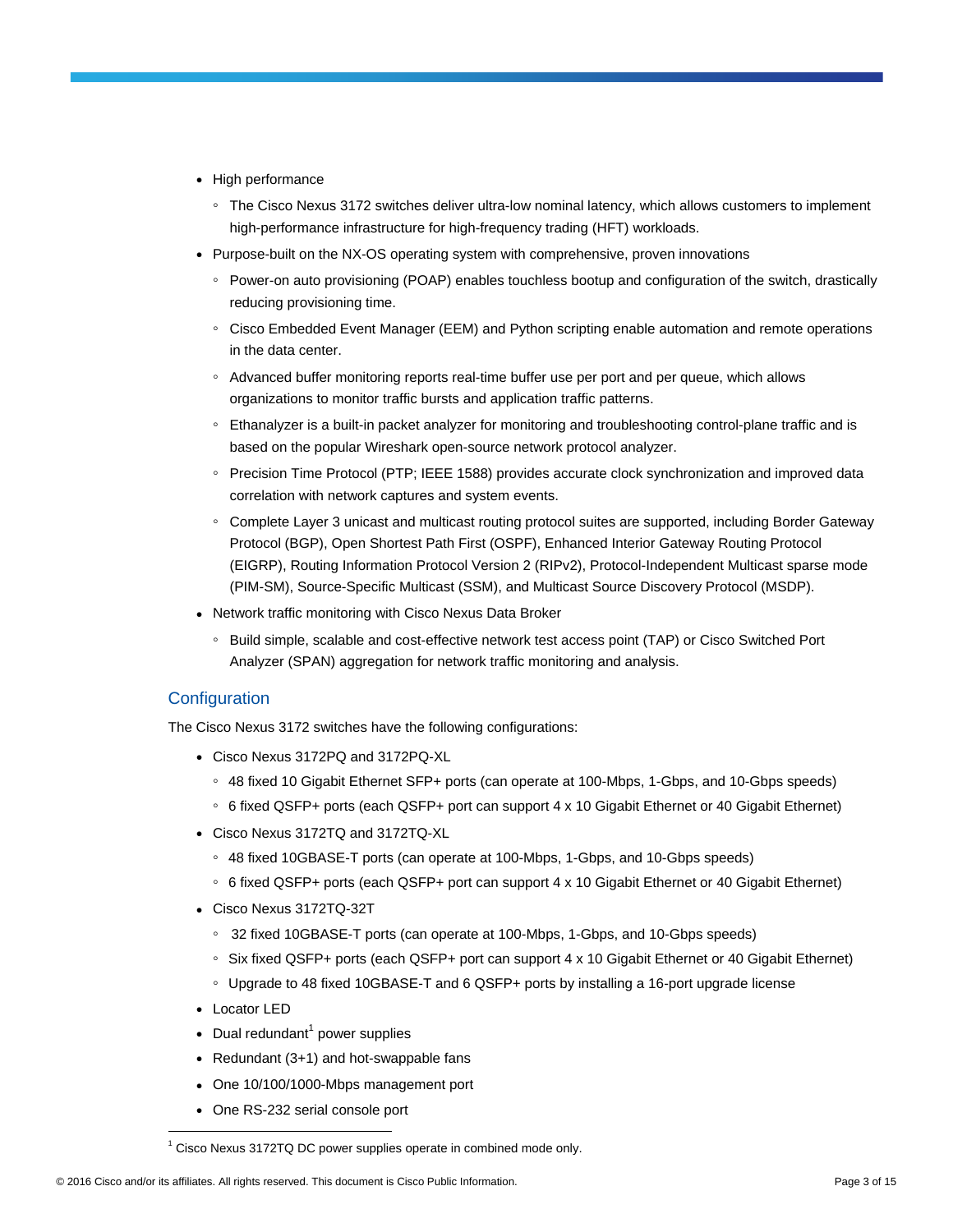• One USB port

Support for both forward (port-side exhaust) and reversed (port-side intake) airflow schemes is available.

## Transceiver and Cabling Options

The Cisco Nexus 3172 switches support a wide variety of 1, 10, and 40 Gigabit Ethernet connectivity options.1 and 10 Gigabit Ethernet connectivity is achieved in the first 48 ports, and 40 Gigabit Ethernet connectivity is achieved using QSFP+ transceivers in the last 6 ports.

QSFP+ technology allows a smooth transition from 10 to 40 Gigabit Ethernet infrastructure in the data center. The Cisco Nexus 3172 switches support connectivity over copper and fiber cables, providing excellent physical-layer flexibility. For low-cost cabling, copper-based 40-Gbps Twinax cables can be used, and for longer cable reaches, short-reach optical transceivers are excellent.

Connectivity can be established from the QSFP ports to an upstream 10 Gigabit Ethernet switch using a splitter cable that has a QSFP transceiver on one end and four SFP+ transceivers on the other end. Similar capability can be achieved using optical transceivers by procuring third-party fiber splitters. In addition, 1G and 10G interfaces can be supported on QSFP ports with the Cisco CVR-QSFP-SFP10G adapter.

Please refer to the latest compatibility matrix for information about all supported optics:

- 40 Gigabit Ethernet compatibility matrix: [http://www.cisco.com/c/en/us/td/docs/interfaces\\_modules/transceiver\\_modules/compatibility/matrix/40GE\\_T](http://www.cisco.com/c/en/us/td/docs/interfaces_modules/transceiver_modules/compatibility/matrix/40GE_Tx_Matrix.html) [x\\_Matrix.html.](http://www.cisco.com/c/en/us/td/docs/interfaces_modules/transceiver_modules/compatibility/matrix/40GE_Tx_Matrix.html)
- 10 Gigabit Ethernet compatibility matrix: [http://www.cisco.com/c/en/us/td/docs/interfaces\\_modules/transceiver\\_modules/compatibility/matrix/10GE\\_T](http://www.cisco.com/c/en/us/td/docs/interfaces_modules/transceiver_modules/compatibility/matrix/10GE_Tx_Matrix.html) [x\\_Matrix.html.](http://www.cisco.com/c/en/us/td/docs/interfaces_modules/transceiver_modules/compatibility/matrix/10GE_Tx_Matrix.html)
- 1 Gigabit Ethernet compatibility matrix: [http://www.cisco.com/c/en/us/td/docs/interfaces\\_modules/transceiver\\_modules/compatibility/matrix/GE\\_Tx\\_](http://www.cisco.com/c/en/us/td/docs/interfaces_modules/transceiver_modules/compatibility/matrix/GE_Tx_Matrix.html) [Matrix.html.](http://www.cisco.com/c/en/us/td/docs/interfaces_modules/transceiver_modules/compatibility/matrix/GE_Tx_Matrix.html)

For more information about the transceiver types, see [http://www.cisco.com/en/US/products/hw/modules/ps5455/prod\\_module\\_series\\_home.html.](http://www.cisco.com/en/US/products/hw/modules/ps5455/prod_module_series_home.html)

## Cisco NX-OS Software Overview

NX-OS is a data center–class operating system built with modularity, resiliency, and serviceability at its foundation. NX-OS helps ensure continuous availability and sets the standard for mission-critical data center environments. The self-healing and highly modular design of NX-OS makes zero-impact operations a reality and provides exceptional operation flexibility.

Focused on the requirements of the data center, NX-OS provides a robust and comprehensive feature set that meets the networking requirements of present and future data centers. With an XML interface and a command-line interface (CLI) like that of Cisco IOS® Software, NX-OS provides state-of-the-art implementations of relevant networking standards as well as a variety of true data center–class Cisco innovations.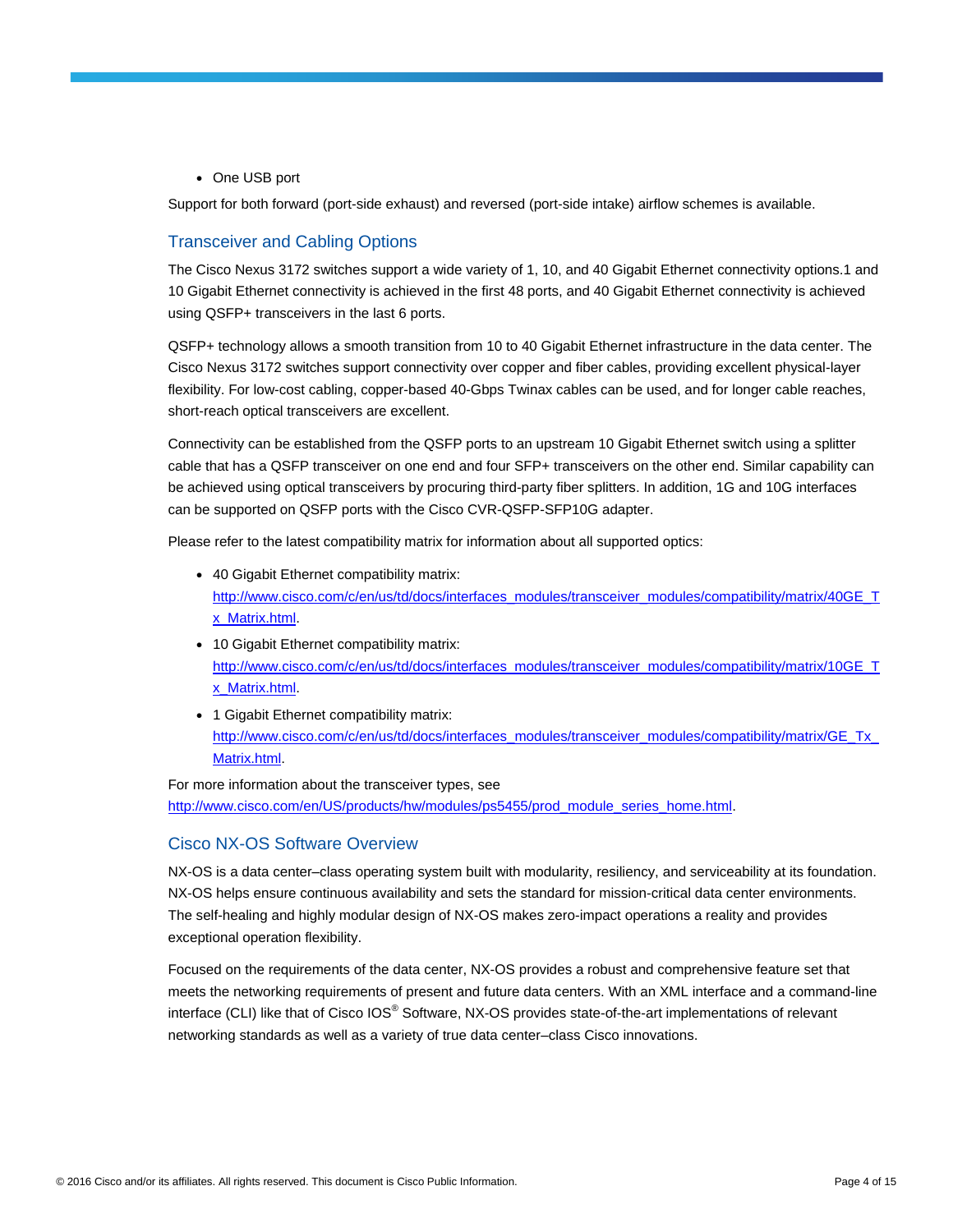## **Cisco NX-OS Software Benefits**

Table 4 summarizes the benefits that NX-OS offers.

Table 1. Benefits of Cisco NX-OS Software

| Feature                                                                                                                                                                                                                                                                                                                                                                                                                                                | <b>Benefit</b>                                                                                                                                                                                                             |
|--------------------------------------------------------------------------------------------------------------------------------------------------------------------------------------------------------------------------------------------------------------------------------------------------------------------------------------------------------------------------------------------------------------------------------------------------------|----------------------------------------------------------------------------------------------------------------------------------------------------------------------------------------------------------------------------|
| Common software throughout the data center: NX-OS runs on<br>all Cisco data center switch platforms (Cisco Nexus 7000,<br>6000, 5000, 4000, and 3000 Series Switches, Cisco Nexus<br>1000V Switches, and Cisco Nexus 2000 Series Fabric<br>Extenders).                                                                                                                                                                                                 | • Simplification of data center operating environment<br>• End-to-end Cisco Nexus and NX-OS fabric<br>• No retraining necessary for data center engineering and operations<br>teams                                        |
| Software compatibility: NX-OS interoperates with Cisco<br>products running any variant of Cisco IOS Software and also<br>with any networking OS that conforms to the networking<br>standards listed as supported in this data sheet.                                                                                                                                                                                                                   | • Transparent operation with existing network infrastructure<br>• Open standards<br>• No compatibility concerns                                                                                                            |
| Modular software design: NX-OS is designed to support<br>distributed multithreaded processing. NX-OS modular<br>processes are instantiated on demand, each in a separate<br>protected memory space. Thus, processes are started and<br>system resources allocated only when a feature is enabled.<br>The modular processes are governed by a real-time<br>preemptive scheduler that helps ensure timely processing of<br>critical functions.           | • Robust software<br>• Fault tolerance<br>• Increased scalability<br>• Increased network availability                                                                                                                      |
| Troubleshooting and diagnostics: NX-OS is built with unique<br>serviceability functions to allow network operators to take<br>early action based on network trends and events, enhancing<br>network planning and improving network operations center<br>(NOC) and vendor response times. Cisco Smart Call Home and<br>Cisco Online Health Management System (OHMS) are some of<br>the features that enhance the serviceability of NX-OS.               | • Quick problem isolation and resolution<br>• Continuous system monitoring and proactive notifications<br>• Improved productivity of operations teams                                                                      |
| Ease of management: NX-OS provides a programmatic XML<br>interface based on the NETCONF industry standard. The NX-<br>OS XML interface provides a consistent API for devices. NX-<br>OS also provides support for Simple Network Management<br>Protocol (SNMP) Versions 1, 2, and 3 MIBs.                                                                                                                                                              | • Rapid development and creation of tools for enhanced management<br>• Comprehensive SNMP MIB support for efficient remote monitoring                                                                                      |
| Using the Cisco Nexus Data Broker software and Cisco Plug-in<br>for OpenFlow agent, the Cisco Nexus 3172 switches can be<br>used to build a scalable, cost-effective, and programmable<br>TAP or SPAN aggregation infrastructure. This approach<br>replaces the traditional purpose-built matrix switches with<br>these switches. You can interconnect these switches to build a<br>multilayer topology for TAP or SPAN aggregation<br>infrastructure. | • Scalable and cost effective<br>• Robust traffic filtering capabilities<br>• Traffic aggregation from multiple input ports across different switches<br>• Traffic replication and forwarding to multiple monitoring tools |
| Role-based access control (RBAC): With RBAC, NX-OS<br>enables administrators to limit access to switch operations by<br>assigning roles to users. Administrators can customize access<br>and restrict it to the users who require it.                                                                                                                                                                                                                  | • Effective access control mechanism based on user roles<br>• Improved network device security<br>• Reduction in network problems arising from human error                                                                 |

## **Cisco NX-OS Software Packages for Cisco Nexus 3172 Switches**

The software packages available for the Cisco Nexus 3172 switches offer flexibility and comprehensive features while being consistent with the Cisco Nexus access switches. The default system software has comprehensive Layer 2 and base Layer 3 feature sets with extensive security and management features. To enable advanced Layer 3 IP routing functions, an additional license must be installed, as described in Table 5. See Table 7 later in this document for a complete list of software features.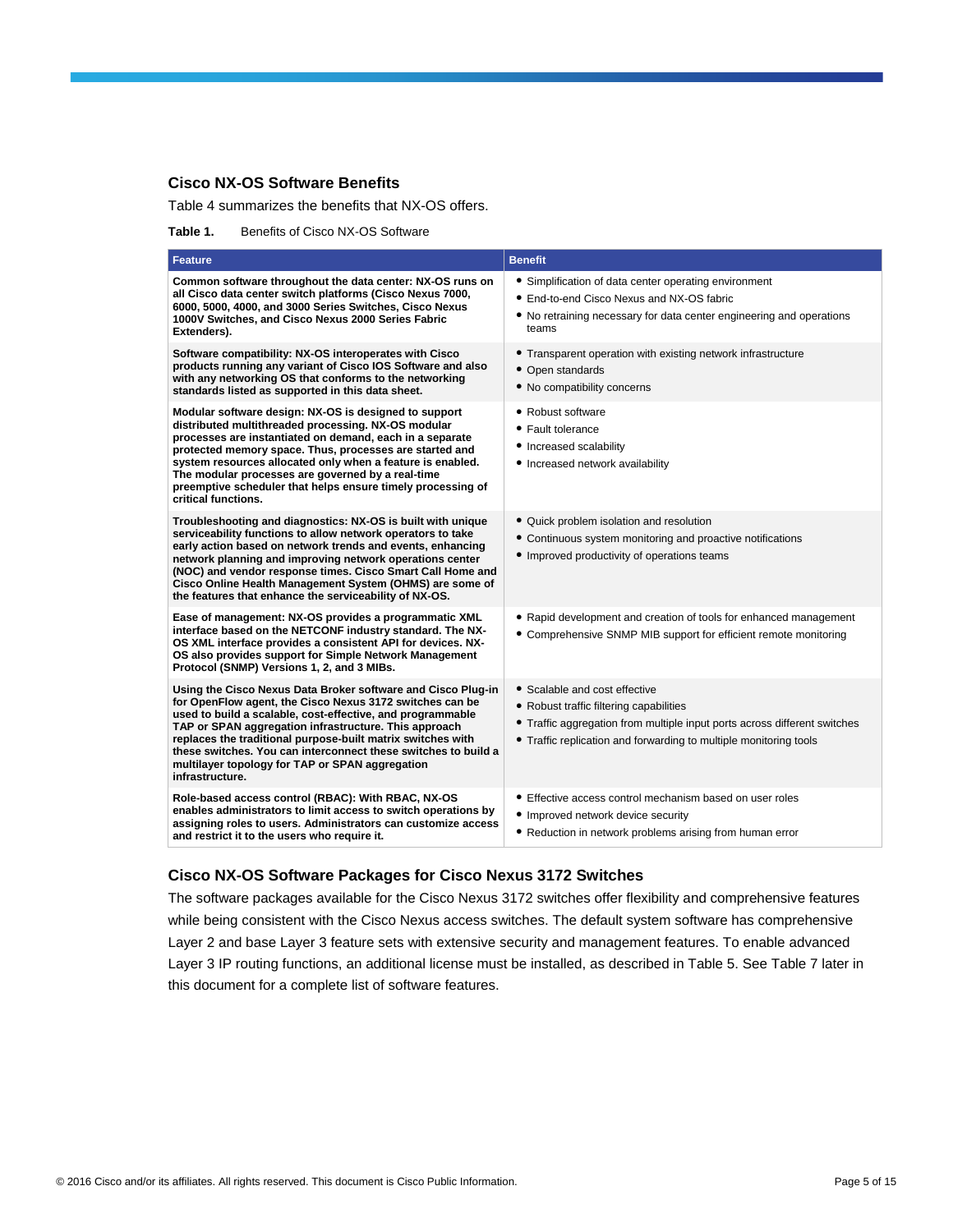| Table 2. | Software Licensing for Cisco Nexus 3172 Switches |
|----------|--------------------------------------------------|
|----------|--------------------------------------------------|

| <b>Software Package</b>                                                         | <b>Features Supported</b>                                                                                                                                                                                                                                                                                                            |
|---------------------------------------------------------------------------------|--------------------------------------------------------------------------------------------------------------------------------------------------------------------------------------------------------------------------------------------------------------------------------------------------------------------------------------|
| System default: Base license<br>(N3K-BAS1K9) included; no<br>purchase necessary | • Comprehensive Layer 2 feature set: VLAN, IEEE 802.1Q Trunking, vPC, Link Aggregation Control Protocol<br>(LACP), Unidirectional Link Detection UDLD (standard and aggressive), Multiple Spanning Tree Protocol<br>(MSTP), Rapid Spanning Tree Protocol (RSTP), spanning-tree guards, and Transparent VLAN Trunk<br>Protocol (TVTP) |
|                                                                                 | • Security: Authentication, authorization, and accounting (AAA); access control lists (ACLs), Dynamic Host<br>Configuration Protocol (DHCP) snooping, storm control, private VLAN (PVLAN), and configurable Control-<br>Plane Policing (CoPP)                                                                                        |
|                                                                                 | • Management features: Cisco Data Center Network Manager (DCNM) support, console, Secure Shell Version<br>2 (SSHv2) access, Cisco Discovery Protocol, SNMP, and syslog                                                                                                                                                               |
|                                                                                 | • Layer 3 IP routing: inter-VLAN routing (IVR), static routes, RIPv2, ACLs, OSPFv2, EIGRP stub, Hot Standby<br>Router Protocol (HSRP), Virtual Router Redundancy Protocol (VRRP), and Unicast Reverse-Path<br>Forwarding (uRPF)                                                                                                      |
|                                                                                 | • Multicast: PIM SM, SSM, and MSDP                                                                                                                                                                                                                                                                                                   |
| <b>LAN Enterprise license</b><br>(N3K-LAN1K9)                                   | • Advanced Layer 3 IP routing: BGP, and Virtual Route Forwarding lite (VRF-lite)                                                                                                                                                                                                                                                     |
| <b>Cisco Nexus Data Broker</b><br>license (NDB-FX-SWT-K9)                       | • License for using the TAP and SPAN aggregation functions with Cisco Nexus Data Broker; only the Base<br>license is needed for this feature                                                                                                                                                                                         |

#### **Cisco Data Center Network Manager**

The Cisco Nexus 3172 switches are supported in DCNM. DCNM is designed for the Cisco Nexus hardware platforms, which are enabled for NX-OS. DCNM is a Cisco management solution that increases overall data center infrastructure uptime and reliability, improving business continuity. Focused on the management requirements of the data center network, DCNM provides a robust framework and comprehensive feature set that can meet the routing, switching, and storage administration needs of present and future data centers. DCNM automates the provisioning process, proactively monitors the LAN by detecting performance degradation, secures the network, and simplifies the diagnosis of dysfunctional network elements.

#### **Cisco Nexus Data Broker**

The Cisco Nexus 3172 switches with Cisco Nexus Data Broker can be used to build a scalable and cost-effective traffic monitoring infrastructure using network TAPs and SPAN. This approach replaces the traditional purpose-built matrix switches with one or more OpenFlow-enabled Cisco Nexus switches. You can interconnect these switches to build a scalable TAP or SPAN aggregation infrastructure. You also can combine TAP and SPAN sources to bring the copy of the production traffic to this TAP or SPAN aggregation infrastructure. In addition, you can distribute these sources and traffic monitoring and analysis tools across multiple Cisco Nexus switches. For more details, visit [http://www.cisco.com/go/nexusdatabroker.](http://www.cisco.com/go/nexusdatabroker)

#### Product Specifications

Table 6 lists the specifications for the Cisco Nexus 3172 switches, Table 7 lists software features, and Table 8 lists management standards and support.

| <b>Description</b> | <b>Specification</b>                                                                          |
|--------------------|-----------------------------------------------------------------------------------------------|
| Physical           | • 1RU fixed form factor                                                                       |
|                    | • Cisco Nexus 3172PQ and 3172PQ-XL: 72 x 10 Gigabit Ethernet ports (48 SFP+ and 6 QSFP+)      |
|                    | ○ 48 SFP ports support 1 and 10 Gigabit Ethernet                                              |
|                    | ○ 6 QSFP ports support 4 x 10 Gigabit Ethernet or 40 Gigabit Ethernet each                    |
|                    | • Cisco Nexus 3172TQ and 3172TQ-XL: 72 x 10 Gigabit Ethernet ports (48 10GBASE-T and 6 QSFP+) |
|                    | ○ 48 RJ-45 ports support 100 Mbps, 1 Gbps, and 10 Gbps                                        |
|                    | ○ 6 QSFP ports support 4 x 10 Gigabit Ethernet or 40 Gigabit Ethernet each                    |

| Table 3. | Specifications |
|----------|----------------|
|----------|----------------|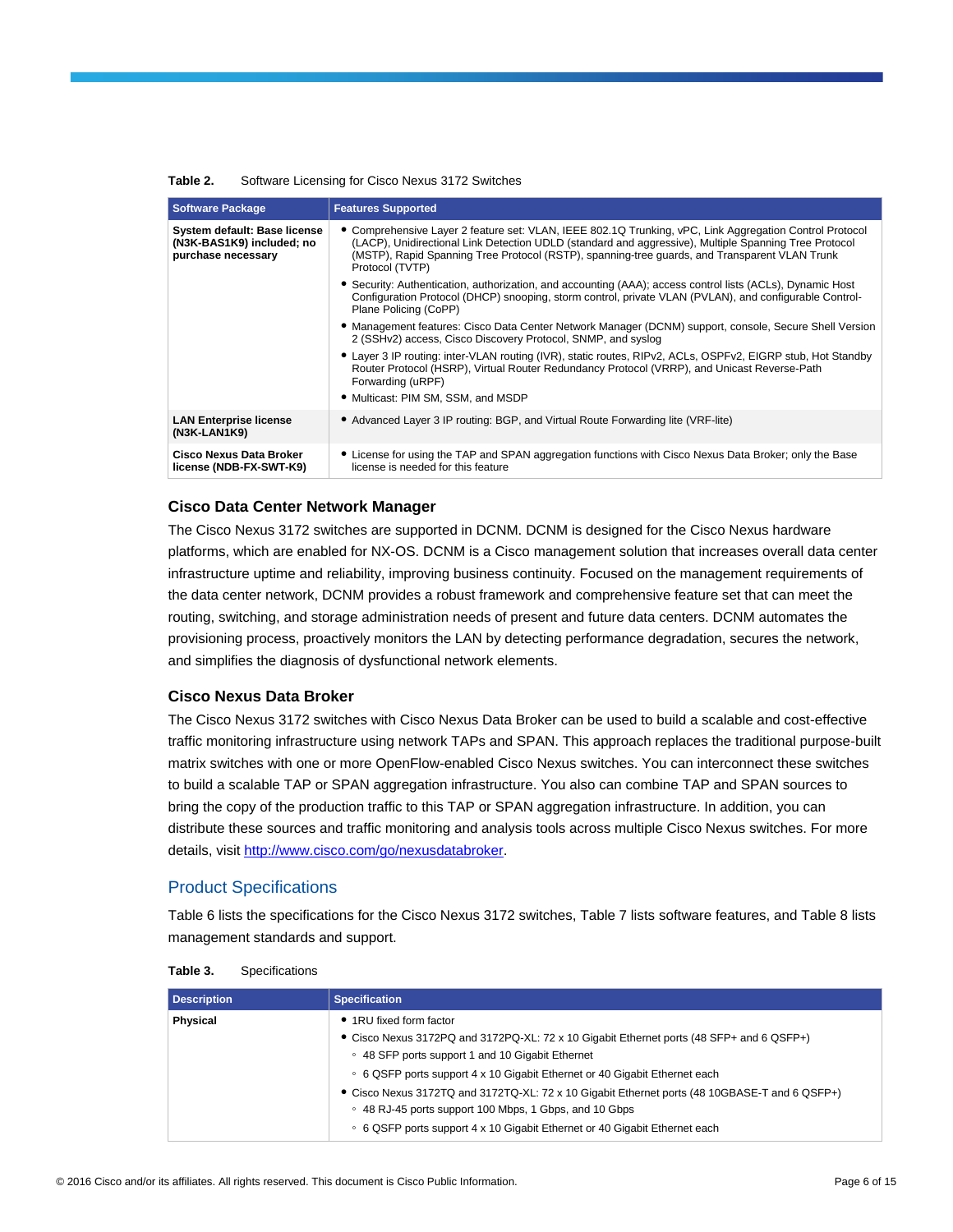| <b>Description</b>  | <b>Specification</b>                                                                                                                                                                                                                                                                                                                                |                                                                                                                                                                                                                                                                                                        |
|---------------------|-----------------------------------------------------------------------------------------------------------------------------------------------------------------------------------------------------------------------------------------------------------------------------------------------------------------------------------------------------|--------------------------------------------------------------------------------------------------------------------------------------------------------------------------------------------------------------------------------------------------------------------------------------------------------|
|                     | • Cisco Nexus 3172TQ-32T: 48 x 10 Gigabit Ethernet ports (32 10GBASE-T and 6 QSFP+)<br>○ 32 RJ-45 ports support 100 Mbps and 1 and 10 Gigabit Ethernet<br>○ 6 QSFP ports support 4 x 10 Gigabit Ethernet or 40 Gigabit Ethernet each<br>• Redundant fans (3+1)<br>• 2 redundant power supplies<br>• Management, console, and USB flash-memory ports |                                                                                                                                                                                                                                                                                                        |
| Performance         | • 1.4-Tbps switching capacity<br>• Forwarding rate of up to 1 bpps<br>• Line-rate traffic throughput (both Layer 2 and 3) on all ports<br>• Configurable maximum transmission units (MTUs) of up to 9216 bytes (jumbo frames)                                                                                                                       |                                                                                                                                                                                                                                                                                                        |
| Hardware tables and | Number of MAC addresses                                                                                                                                                                                                                                                                                                                             | 288,000                                                                                                                                                                                                                                                                                                |
| scalability         | Number of VLANS                                                                                                                                                                                                                                                                                                                                     | 4096                                                                                                                                                                                                                                                                                                   |
|                     | Number of spanning-tree<br>instances                                                                                                                                                                                                                                                                                                                | $\bullet$ RSTP: 512<br>$•$ MSTP: 64                                                                                                                                                                                                                                                                    |
|                     | Number of ACL entries                                                                                                                                                                                                                                                                                                                               | $\bullet$ 4000 ingress<br>$\bullet$ 1000 egress                                                                                                                                                                                                                                                        |
|                     | Routing table                                                                                                                                                                                                                                                                                                                                       | • 16,000 prefixes and 16,000 host entries<br>• 8000 multicast routes                                                                                                                                                                                                                                   |
|                     | Number of EtherChannels                                                                                                                                                                                                                                                                                                                             | 64 (with vPC)                                                                                                                                                                                                                                                                                          |
|                     | Number of ports per<br>EtherChannel                                                                                                                                                                                                                                                                                                                 | 32                                                                                                                                                                                                                                                                                                     |
|                     | System memory                                                                                                                                                                                                                                                                                                                                       | 4 GB (3172PQ, 3172TQ, and 3172TQ-32T)                                                                                                                                                                                                                                                                  |
|                     |                                                                                                                                                                                                                                                                                                                                                     | 8 GB (3172PQ-XL and 3172TQ-XL)                                                                                                                                                                                                                                                                         |
|                     | <b>Buffer size</b>                                                                                                                                                                                                                                                                                                                                  | 12 MB shared                                                                                                                                                                                                                                                                                           |
|                     | Boot flash                                                                                                                                                                                                                                                                                                                                          | 2 GB (3172PQ, 3172TQ, and 3172TQ-32T)<br>16 GB (3172PQ-XL and 3172TQ-XL)                                                                                                                                                                                                                               |
| Power               | Number of power supplies                                                                                                                                                                                                                                                                                                                            | 2                                                                                                                                                                                                                                                                                                      |
|                     | Power supply types                                                                                                                                                                                                                                                                                                                                  | • AC (forward and reversed airflow)<br>$\circ$ - N2200-PAC-400W and N2200-PAC-400W-B (PQ models)<br>○ - NXA-PAC-500W and NX-PAC-500W-B (TQ models)<br>• DC (forward and reversed airflow)<br>$\circ$ - N2200-PDC-400W and N3K-PDC-350W-B (PQ models)<br>○ - NXA-PDC-500W and NX-PDC-500W-B (TQ models) |
|                     | Typical operating power                                                                                                                                                                                                                                                                                                                             | • 3172PQ and 3172PQ-XL: 143 W<br>• 3172TQ and 3172TQ-XL: 360 W                                                                                                                                                                                                                                         |
|                     | Maximum power                                                                                                                                                                                                                                                                                                                                       | 3172PQ and 3172PQ-XL: 293W<br>3172TQ and 3172TQ-XL: 440W                                                                                                                                                                                                                                               |
|                     | AC PSUs<br>• Input voltage<br>• Frequency<br>• Efficiency                                                                                                                                                                                                                                                                                           | • 100 to 240 VAC<br>$\bullet$ 50 to 60 Hz<br>• 89 to 91% at 220V                                                                                                                                                                                                                                       |
|                     | DC PSUs<br>• Input voltage<br>• Maximum current (PSU<br>output - System input)<br>• Efficiency                                                                                                                                                                                                                                                      | • $-40$ to $-72$ VDC<br>• 33A (400W unit), 42A (500W unit)<br>$\bullet$ 85 to 88%                                                                                                                                                                                                                      |
|                     | Typical heat dissipation                                                                                                                                                                                                                                                                                                                            | • 3172PQ and 3172PQ-XL: 488 BTU/hr<br>• 3172TQ and 3172TQ-XL: 1228 BTU/hr                                                                                                                                                                                                                              |
|                     | Maximum heat dissipation                                                                                                                                                                                                                                                                                                                            | • 3172PQ and 3172PQ-XL: 1000 BTU/hr<br>• 3172TQ and 3172TQ-XL: 1501 BTU/hr                                                                                                                                                                                                                             |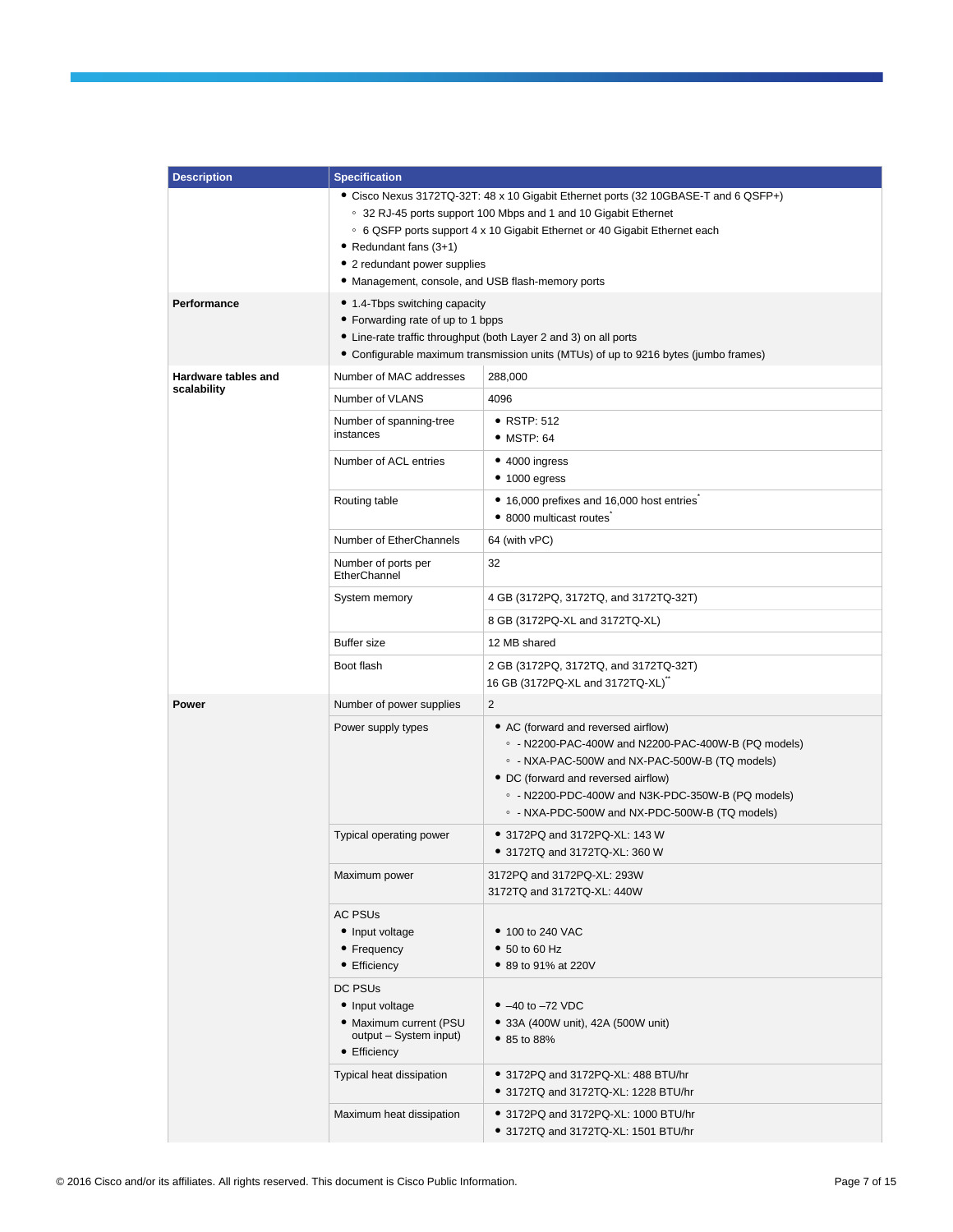| <b>Description</b> | <b>Specification</b>                                                                                                                                                                                                                                                                                                                         |                                                                                                                                                                |
|--------------------|----------------------------------------------------------------------------------------------------------------------------------------------------------------------------------------------------------------------------------------------------------------------------------------------------------------------------------------------|----------------------------------------------------------------------------------------------------------------------------------------------------------------|
| Cooling            | • Forward and reversed airflow schemes:<br>∘ Forward airflow: Port-side exhaust (air enters through fan-tray and power supplies and exits through ports)<br>◦ Reversed airflow: Port-side intake (air enters through ports and exits through fan-tray and power supplies)<br>• Redundant fans<br>• Hot swappable (must swap within 1 minute) |                                                                                                                                                                |
| Sound              | Measured sound power<br>(maximum)<br>• Fan speed: 40% duty<br>cycle<br>• Fan speed: 70% duty<br>cycle<br>• Fan speed: 100% duty<br>cycle                                                                                                                                                                                                     | $\bullet$ 64.9 dBA<br>$\bullet$ 69.3 dBA<br>$•76.7$ dBA                                                                                                        |
| <b>Environment</b> | <b>Dimensions</b><br>(height x width x depth)                                                                                                                                                                                                                                                                                                | • 3172PQ and 3172PQ-XL:<br>1.72 x 17.3 x 17 in. (4.4 x 43.9 x 43.2 cm)<br>• 3172TQ, 3172TQ-32T and 3172TQ-XL:<br>1.72 x 17.3 x 19.7 in. (4.4 x 43.9 x 50.5 cm) |
|                    | Weight                                                                                                                                                                                                                                                                                                                                       | • 3172PQ and 3172PQ-XL: 18.6 lb (8 4 kg)<br>• 3172TQ, 3172TQ-32T and 3172TQ-XL: 22.0 lb (10 kg)                                                                |
|                    | Operating temperature                                                                                                                                                                                                                                                                                                                        | • 32 to 104°F (0 to 40°C)                                                                                                                                      |
|                    | Storage temperature                                                                                                                                                                                                                                                                                                                          | • -40 to 158°F (-40 to 70°C)                                                                                                                                   |
|                    | Operating relative humidity                                                                                                                                                                                                                                                                                                                  | • 10 to 85% noncondensing<br>• Up to 5 days at maximum (85%) humidity<br>• Recommend ASHRAE data center environment                                            |
|                    | Storage relative humidity                                                                                                                                                                                                                                                                                                                    | • 5 to 95% noncondensing                                                                                                                                       |
|                    | Altitude                                                                                                                                                                                                                                                                                                                                     | • 0 to 10,000 ft (0 to 3000m)                                                                                                                                  |

\* Please refer to the Cisco Nexus 3000 Series Verified Scalability Guide for scalability numbers validated for specific software releases: [http://www.cisco.com/en/US/products/ps11541/products\\_installation\\_and\\_configuration\\_guides\\_list.html.](http://www.cisco.com/en/US/products/ps11541/products_installation_and_configuration_guides_list.html)

\*\*For switches shipped after January 2016, earlier units may use 2GB bootflash

## **Table 4.** Software Features

| <b>Description</b> | <b>Specification</b>                                                   |
|--------------------|------------------------------------------------------------------------|
| Layer 2            | • Layer 2 switch ports and VLAN trunks                                 |
|                    | • IEEE 802.1Q VLAN encapsulation                                       |
|                    | • Support for up to 4096 VLANs                                         |
|                    | • Rapid Per-VLAN Spanning Tree Plus (PVRST+) (IEEE 802.1w compatible)  |
|                    | • MSTP (IEEE 802.1s): 64 instances                                     |
|                    | • Spanning Tree PortFast                                               |
|                    | • Spanning Tree Root Guard                                             |
|                    | • Spanning Tree Bridge Assurance                                       |
|                    | • Cisco EtherChannel technology (up to 32 ports per EtherChannel)      |
|                    | • LACP: IEEE 802.3ad                                                   |
|                    | • Advanced port-channel hashing based on Layer 2, 3, and 4 information |
|                    | $\bullet$ vPC                                                          |
|                    | • Jumbo frames on all ports (up to 9216 bytes)                         |
|                    | • Storm control (unicast, multicast, and broadcast)                    |
|                    | • Private VLANs                                                        |
|                    | • NvGRE entropy                                                        |
|                    | • Resilient hashing                                                    |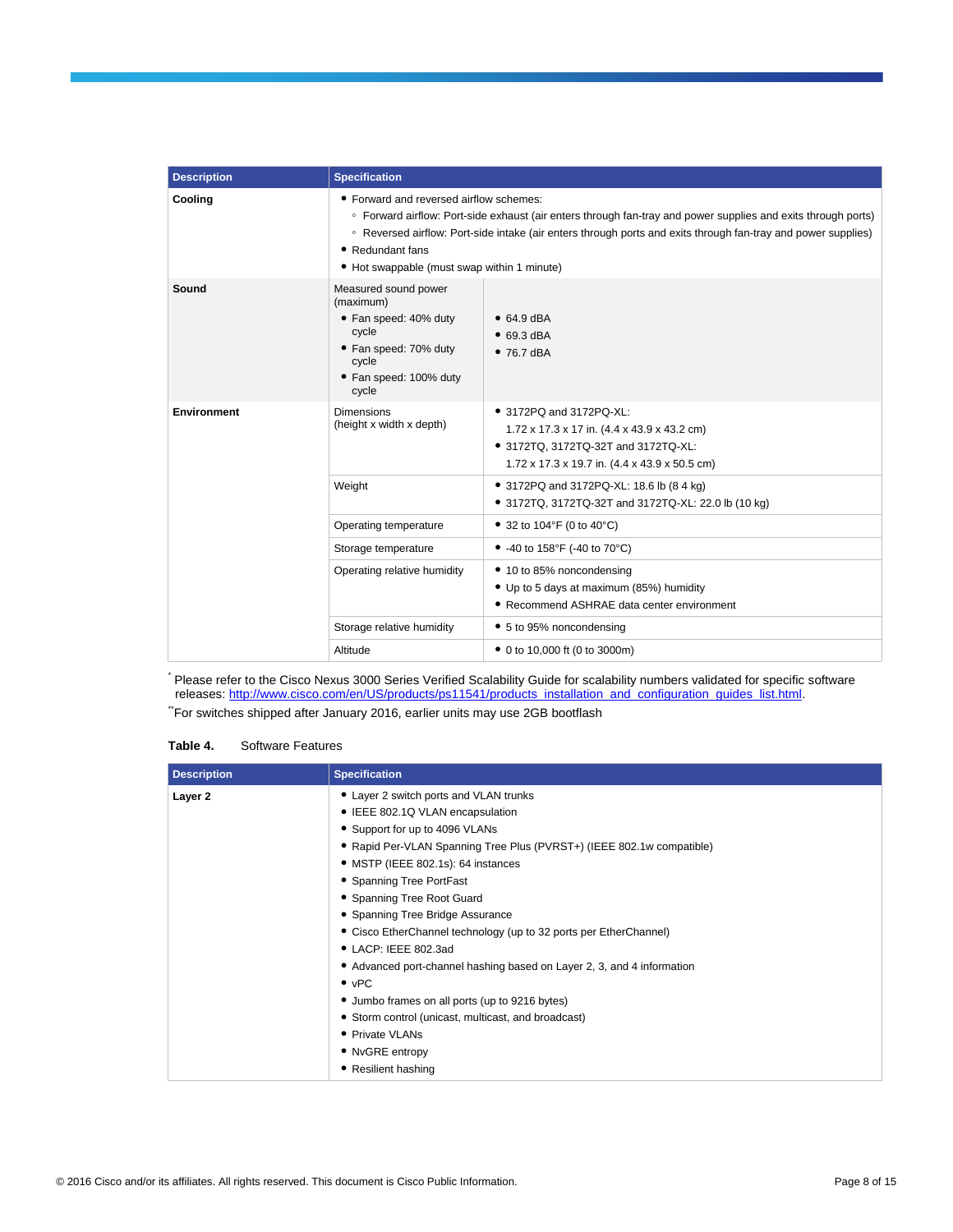| <b>Description</b>              | <b>Specification</b>                                                                                                                                                                                                                                                                                                                                                                                                                                                                                                                                                                                                                                                                                                                                                                                                                                                                                                                     |
|---------------------------------|------------------------------------------------------------------------------------------------------------------------------------------------------------------------------------------------------------------------------------------------------------------------------------------------------------------------------------------------------------------------------------------------------------------------------------------------------------------------------------------------------------------------------------------------------------------------------------------------------------------------------------------------------------------------------------------------------------------------------------------------------------------------------------------------------------------------------------------------------------------------------------------------------------------------------------------|
| Layer 3                         | • Layer 3 interfaces: Routed ports on interfaces, switch virtual interfaces (SVIs), port channels, and<br>subinterfaces (total: 1024)<br>• 64-way ECMP<br>• 4000 ingress and 1000 egress ACL entries<br>• IPv6 routing: Static, OSPFv3, and BGPv6<br>• Routing protocols: Static, RIPv2, EIGRP, OSPF, and BGP<br>• Bidirectional Flow Detection (BFD) for BGP, OSPF, and IPv4 static routes<br>• HSRP and VRRP<br>• ACL: Routed ACL with Layer 3 and 4 options to match ingress and egress ACLs<br>• VRF: VRF-lite (IP VPN), VRF-aware unicast (BGP, OSPF, and RIP), and VRF-aware multicast<br>• Unicast Reverse-Path Forwarding (uRPF) with ACL; strict and loose modes<br>• Jumbo frame support (up to 9216 bytes)<br>• Generic Routing Encapsulation (GRE) tunneling<br>• Advanced BGP features including BGP add-path for eBGP and iBGP, remove-private-as enhancements and<br>eBGP next hop unchanged<br>• IP-in-IP Tunnel support |
| <b>Multicast</b>                | • Multicast: PIMv2, PIM-SM, and PIM-SSM<br>• Bootstrap router (BSR), Auto-RP, and Static RP<br>• MSDP and Anycast RP<br>• Internet Group Management Protocol (IGMP) Versions 2 and 3                                                                                                                                                                                                                                                                                                                                                                                                                                                                                                                                                                                                                                                                                                                                                     |
| <b>Quality of Service (QoS)</b> | • Layer 2 IEEE 802.1p (class of service [CoS])<br>• 8 hardware queues per port<br>• Per-port QoS configuration<br>• CoS trust<br>• Port-based CoS assignment<br>• Modular QoS CLI (MQC) compliance<br>• ACL-based QoS classification (Layers 2, 3, and 4)<br>• MQC CoS marking<br>• Differentiated services code point (DSCP) marking<br>• Weighted Random Early Detection (WRED)<br>• CoS-based egress queuing<br>• Egress strict-priority queuing<br>• Egress port-based scheduling: Weighted Round-Robin (WRR)<br>• Explicit Congestion Notification (ECN)<br>• Configurable ECN marking per port<br>• Priority Flow Control (with 3 no-drop queues and 1 default queue with strict priority scheduling between<br>queues<br>• Policy Based Routing (PBR)                                                                                                                                                                             |
| <b>Security</b>                 | • Ingress ACLs (standard and extended) on Ethernet<br>Standard and extended Layer 3 and 4 ACLs include IPv4, Internet Control Message Protocol (ICMP), TCP,<br>and User Datagram Protocol (UDP)<br>• VLAN-based ACLs (VACLs)<br>• Port-based ACLs (PACLs)<br>• Named ACLs<br>• ACLs on virtual terminals (vtys)<br>• DHCP snooping with Option 82<br>• Port number in DHCP Option 82<br>• DHCP relay<br>• Dynamic Address Resolution Protocol (ARP) inspection<br>• Configurable CoPP<br>• SPAN with ACL filtering                                                                                                                                                                                                                                                                                                                                                                                                                       |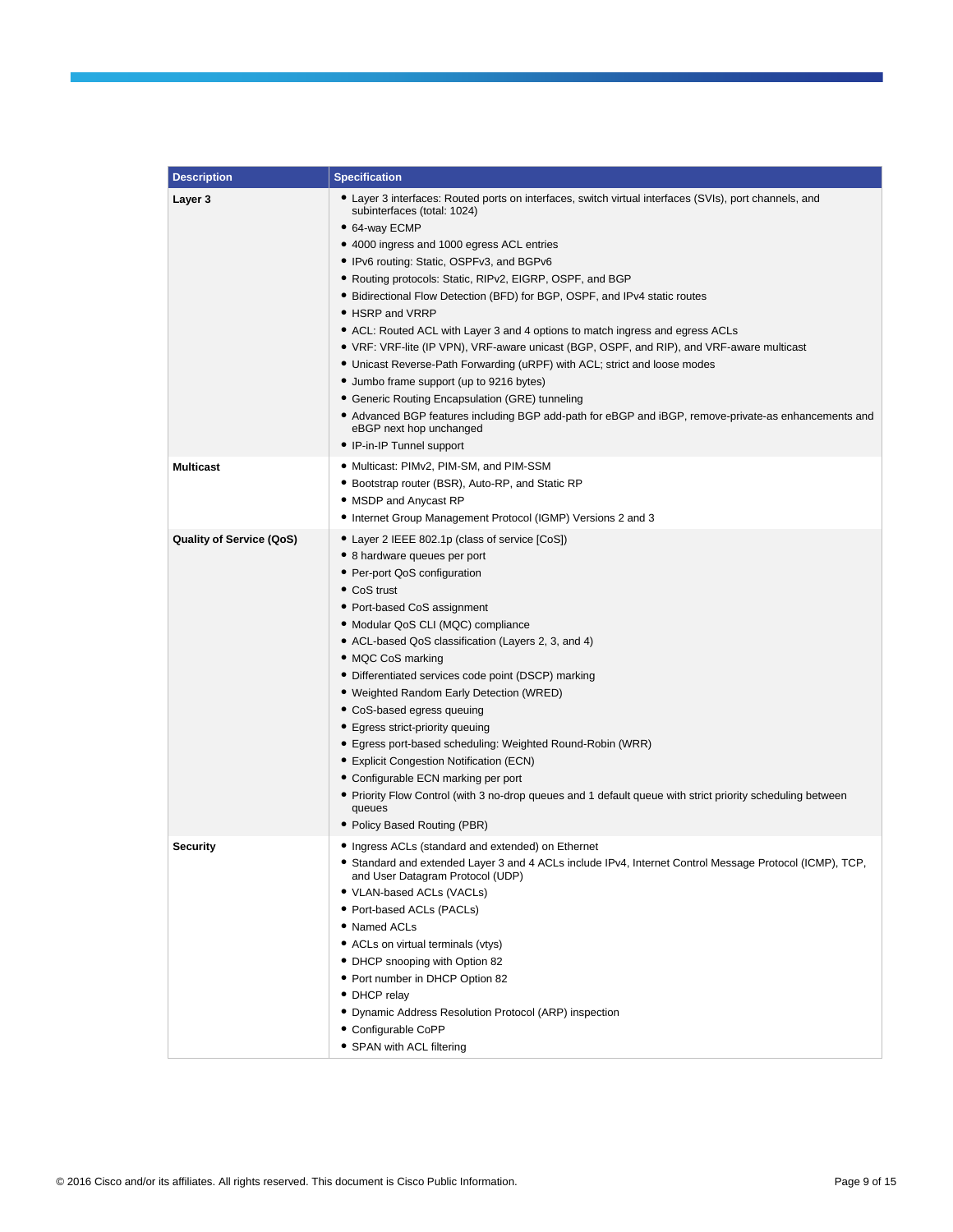| <b>Description</b>             | <b>Specification</b>                                                                    |
|--------------------------------|-----------------------------------------------------------------------------------------|
| <b>Cisco Nexus Data Broker</b> | • Topology support for TAP and SPAN aggregation                                         |
|                                | • Support for QinQ to tag input source TAP and SPAN ports                               |
|                                | • Configuration of symmetric hashing to load-balance traffic to multiple tools          |
|                                | • Traffic filtering based on Layer 1 through Layer 4 header information                 |
|                                | • Traffic replication and forwarding to multiple monitoring tools                       |
|                                | • Robust RBAC                                                                           |
|                                | • Northbound representational state transfer (REST) API for all programmability support |
| <b>Management</b>              | $\bullet$ POAP                                                                          |
|                                | • Python scripting                                                                      |
|                                | • Cisco EEM                                                                             |
|                                | • Switch management using 10/100/1000-Mbps management or console ports                  |
|                                | • CLI-based console to provide detailed out-of-band management                          |
|                                | • In-band switch management                                                             |
|                                | • Locator and beacon LEDs                                                               |
|                                | • Configuration rollback                                                                |
|                                | $\bullet$ SSH <sub>v2</sub>                                                             |
|                                | • Secure Copy (SCP) server                                                              |
|                                | • Telnet                                                                                |
|                                | $\bullet$ AAA                                                                           |
|                                | • AAA with RBAC                                                                         |
|                                | • RADIUS                                                                                |
|                                | • TACACS+                                                                               |
|                                | • Syslog                                                                                |
|                                | • Syslog generation on system resources (for example, FIB tables)                       |
|                                | • Embedded packet analyzer                                                              |
|                                | • SNMP v1, v2, and v3                                                                   |
|                                | • Enhanced SNMP MIB support                                                             |
|                                | • XML (NETCONF) support                                                                 |
|                                | • Remote monitoring (RMON)                                                              |
|                                | • Advanced Encryption Standard (AES) for management traffic                             |
|                                | • Unified username and passwords across CLI and SNMP                                    |
|                                | • Microsoft Challenge Handshake Authentication Protocol (MS-CHAP)                       |
|                                | • Digital certificates for management between switch and RADIUS server                  |
|                                | • Cisco Discovery Protocol Versions 1 and 2                                             |
|                                | $\bullet$ RBAC                                                                          |
|                                | • SPAN on physical layer, port channel, and VLAN                                        |
|                                | • Tunable buffer allocation for SPAN                                                    |
|                                | • Encapsulated Remote SPAN (ERSPAN)                                                     |
|                                | • Ingress and egress packet counters per interface                                      |
|                                | • PTP (IEEE 1588) boundary clock                                                        |
|                                | • Network Time Protocol (NTP)                                                           |
|                                | • Cisco OHMS                                                                            |
|                                | • Comprehensive bootup diagnostic tests                                                 |
|                                | • Cisco Call Home                                                                       |
|                                | • Cisco DCNM                                                                            |
|                                | • Advanced buffer utilization monitoring                                                |
|                                | • sFlow                                                                                 |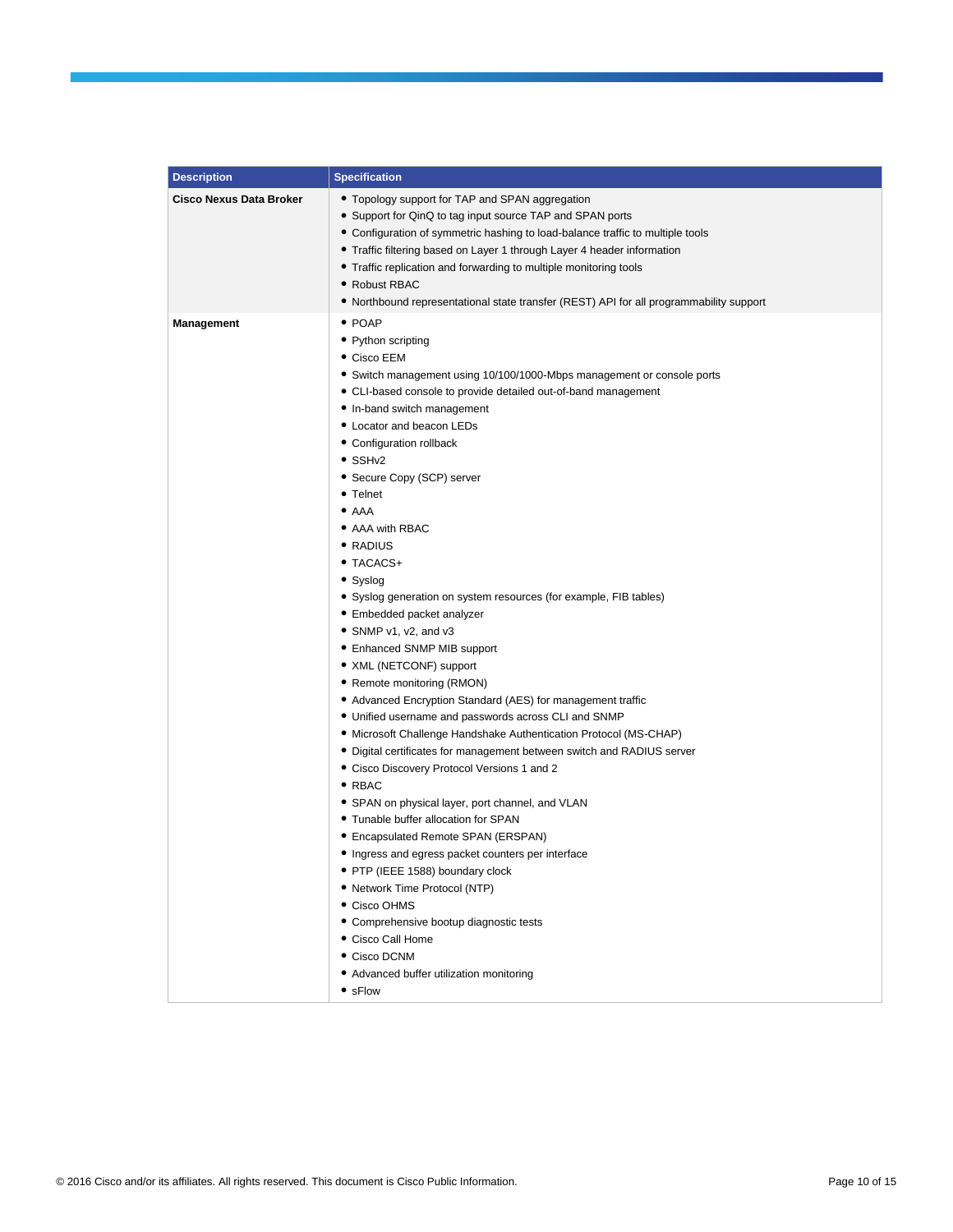| <b>Description</b> | <b>Specification</b>                                             |                                 |  |
|--------------------|------------------------------------------------------------------|---------------------------------|--|
| <b>MIB Support</b> | Generic MIBs                                                     | <b>Monitoring MIBs</b>          |  |
|                    | • SNMPv2-SMI                                                     | • NOTIFICATION-LOG-MIB          |  |
|                    | $\bullet$ CISCO-SMI                                              | ● CISCO-SYSLOG-EXT-MIB          |  |
|                    | $\bullet$ SNMP $v$ 2-TM                                          | ● CISCO-PROCESS-MIB             |  |
|                    | • SNMPv2-TC                                                      | • RMON-MIB                      |  |
|                    | ● IANA-ADDRESS-FAMILY-NUMBERS-MIB                                | ● CISCO-RMON-CONFIG-MIB         |  |
|                    | • IANAifType-MIB                                                 | • CISCO-HC-ALARM-MIB            |  |
|                    | • IANAiprouteprotocol-MIB                                        | Security MIBs                   |  |
|                    | • HCNUM-TC                                                       | ● CISCO-AAA-SERVER-MIB          |  |
|                    | $\bullet$ CISCO-TC                                               | ● CISCO-AAA-SERVER-EXT-MIB      |  |
|                    | • SNMPv2-MIB                                                     | • CISCO-COMMON-ROLES-MIB        |  |
|                    | • SNMP-COMMUNITY-MIB                                             | • CISCO-COMMON-MGMT-MIB         |  |
|                    | • SNMP-FRAMEWORK-MIB                                             | ● CISCO-SECURE-SHELL-MIB        |  |
|                    | • SNMP-NOTIFICATION-MIB                                          | Miscellaneous MIBs              |  |
|                    | $\bullet$ SNMP-TARGET-MIB                                        | $\bullet$ CISCO-LICENSE-MGR-MIB |  |
|                    | ● SNMP-USER-BASED-SM-MIB                                         | ● CISCO-FEATURE-CONTROL-MIB     |  |
|                    | • SNMP-VIEW-BASED-ACM-MIB                                        | ● CISCO-CDP-MIB                 |  |
|                    | ● CISCO-SNMP-VACM-EXT-MIB                                        | • CISCO-RF-MIB                  |  |
|                    | $\bullet$ MAU-MIB                                                | Layer 3 and Routing MIBs        |  |
|                    | • CISCO-SWITCH-QOS-MIB                                           | • UDP-MIB                       |  |
|                    | CISCO-CLASS-BASED-QOS-MIB                                        | $\bullet$ TCP-MIB               |  |
|                    | <b>Ethernet MIBs</b>                                             | $\bullet$ OSPF-MIB              |  |
|                    | • CISCO-VLAN-MEMBERSHIP-MIB                                      | • BGP4-MIB                      |  |
|                    | $\bullet$ LLDP-MIB                                               | • CISCO-HSRP-MIB                |  |
|                    | • IP-MULTICAST-MIB                                               |                                 |  |
|                    | Configuration MIBs                                               |                                 |  |
|                    | • ENTITY-MIB                                                     |                                 |  |
|                    | $\bullet$ IF-MIB                                                 |                                 |  |
|                    | • CISCO-ENTITY-EXT-MIB                                           |                                 |  |
|                    | ● CISCO-ENTITY-FRU-CONTROL-MIB                                   |                                 |  |
|                    | ● CISCO-ENTITY-SENSOR-MIB                                        |                                 |  |
|                    | · CISCO-SYSTEM-MIB                                               |                                 |  |
|                    | • CISCO-SYSTEM-EXT-MIB                                           |                                 |  |
|                    | ● CISCO-IP-IF-MIB                                                |                                 |  |
|                    | • CISCO-IF-EXTENSION-MIB                                         |                                 |  |
|                    | $\bullet$ CISCO-NTP-MIB                                          |                                 |  |
|                    | ● CISCO-VTP-MIB                                                  |                                 |  |
|                    | ● CISCO-IMAGE-MIB<br>● CISCO-IMAGE-UPGRADE-MIB                   |                                 |  |
|                    |                                                                  |                                 |  |
| <b>Standards</b>   | • IEEE 802.1D: Spanning Tree Protocol                            |                                 |  |
|                    | • IEEE 802.1p: CoS Prioritization                                |                                 |  |
|                    | • IEEE 802.1Q: VLAN Tagging                                      |                                 |  |
|                    | • IEEE 802.1s: Multiple VLAN Instances of Spanning Tree Protocol |                                 |  |
|                    | • IEEE 802.1w: Rapid Reconfiguration of Spanning Tree Protocol   |                                 |  |
|                    | • IEEE 802.3z: Gigabit Ethernet                                  |                                 |  |
|                    | • IEEE 802.3ad: Link Aggregation Control Protocol (LACP)         |                                 |  |
|                    | • IEEE 802.3ae: 10 Gigabit Ethernet (Cisco Nexus 3064-X)         |                                 |  |
|                    | • IEEE 802.3ba: 40 Gigabit Ethernet                              |                                 |  |
|                    | • IEEE 802.3an:10GBASE-T (Cisco Nexus 3064-T)                    |                                 |  |
|                    | • IEEE 802.1ab: LLDP                                             |                                 |  |
|                    | • IEEE 1588-2008: Precision Time Protocol (Boundary Clock)       |                                 |  |

**Table 5.** Management and Standards Support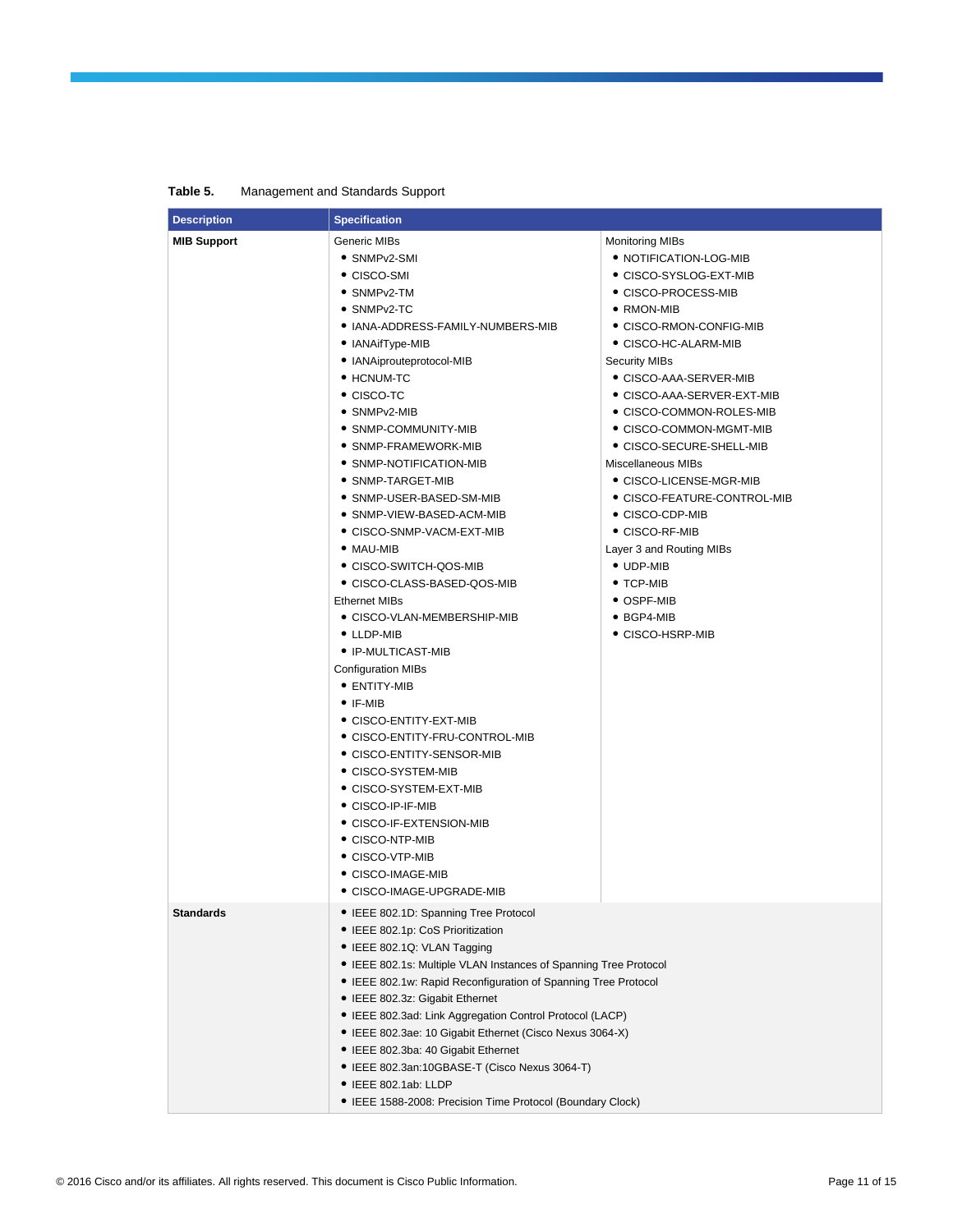| <b>Description</b> | <b>Specification</b>                                                     |
|--------------------|--------------------------------------------------------------------------|
| <b>RFC</b>         | <b>BGP</b>                                                               |
|                    | • RFC 1997: BGP Communities Attribute                                    |
|                    | • RFC 2385: Protection of BGP Sessions with the TCP MD5 Signature Option |
|                    | • RFC 2439: BGP Route Flap Damping                                       |
|                    | • RFC 2519: Framework for Interdomain Route Aggregation                  |
|                    | • RFC 2545: Use of BGPv4 Multiprotocol Extensions                        |
|                    | • RFC 2858: Multiprotocol Extensions for BGPv4                           |
|                    | • RFC 3065: Autonomous System Confederations for BGP                     |
|                    | • RFC 3392: Capabilities Advertisement with BGPv4                        |
|                    | • RFC 4271: BGPv4                                                        |
|                    | • RFC 4273: BGPv4 MIB: Definitions of Managed Objects for BGPv4          |
|                    | • RFC 4456: BGP Route Reflection                                         |
|                    | • RFC 4486: Subcodes for BGP Cease Notification Message                  |
|                    | • RFC 4724: Graceful Restart Mechanism for BGP                           |
|                    | • RFC 4893: BGP Support for 4-Octet AS Number Space                      |
|                    | OSPF                                                                     |
|                    | • RFC 2328: OSPF Version 2                                               |
|                    | • 8431RFC 3101: OSPF Not-So-Stubby-Area (NSSA) Option                    |
|                    | • RFC 3137: OSPF Stub Router Advertisement                               |
|                    | • RFC 3509: Alternative Implementations of OSPF Area Border Routers      |
|                    | • RFC 3623: Graceful OSPF Restart                                        |
|                    | • RFC 4750: OSPF Version 2 MIB                                           |
|                    | RIP                                                                      |
|                    | • RFC 1724: RIPv2 MIB Extension                                          |
|                    | • RFC 2082: RIPv2 MD5 Authentication                                     |
|                    | • RFC 2453: RIP Version 2                                                |
|                    | <b>IP Services</b>                                                       |
|                    | • RFC 768: UDP                                                           |
|                    | • RFC 783: Trivial File Transfer Protocol (TFTP)                         |
|                    | $\bullet$ RFC 791: IP                                                    |
|                    | $\bullet$ RFC 792: ICMP                                                  |
|                    | $\bullet$ RFC 793: TCP                                                   |
|                    | • RFC 826: ARP                                                           |
|                    | • RFC 854: Telnet                                                        |
|                    | • RFC 959: FTP                                                           |
|                    | ● RFC 1027: Proxy ARP                                                    |
|                    | • RFC 1305: Network Time Protocol (NTP) Version 3                        |
|                    | • RFC 1519: Classless Interdomain Routing (CIDR)                         |
|                    | • RFC 1542: BootP Relay                                                  |
|                    | • RFC 1591: Domain Name System (DNS) Client                              |
|                    | • RFC 1812: IPv4 Routers                                                 |
|                    | • RFC 2131: DHCP Helper                                                  |
|                    | • RFC 2338: VRRP                                                         |
|                    | <b>IP Multicast</b>                                                      |
|                    | • RFC 2236: IGMPv2                                                       |
|                    | • RFC 3376: IGMPv3                                                       |
|                    | • RFC 3446: Anycast Rendezvous Point Mechanism Using PIM and MSDP        |
|                    | • RFC 3569: Overview of SSM                                              |
|                    | • RFC 3618: MSDP                                                         |
|                    | • RFC 4601: PIM-SM: Protocol Specification (Revised)                     |
|                    | ● RFC 4607: SSM for IP                                                   |
|                    | • RFC 4610: Anycast-RP using PIM                                         |
|                    | • RFC 5132: IP Multicast MIB                                             |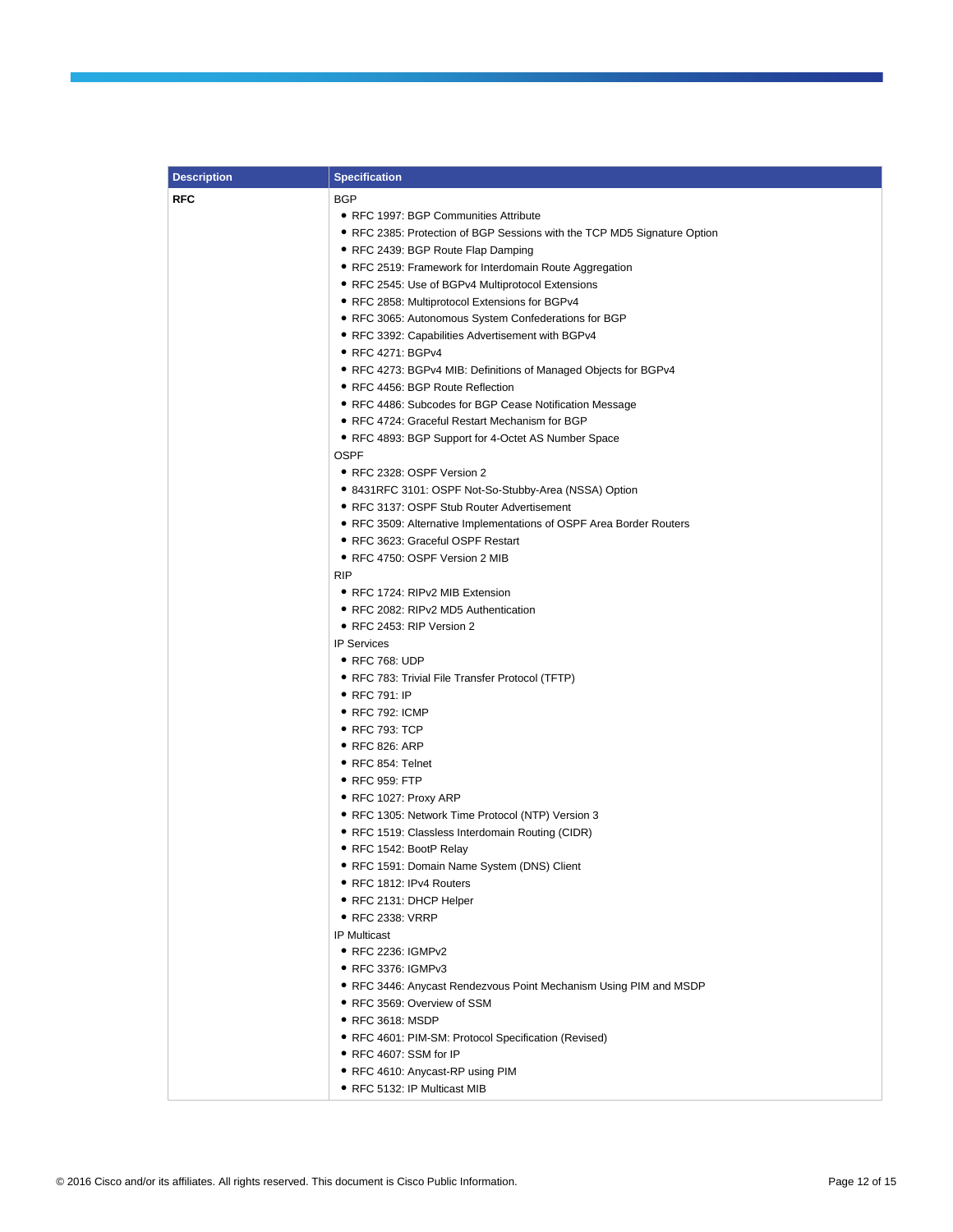## Software Requirements

Cisco Nexus 3100 platform switches are supported by Cisco NX-OS Software Release 6.0(2) U2(1) and later. Cisco Nexus 3172TQ-32T and 3100-XL platform switches are supported by Cisco NX-OS Software Release NXOS-703I2.2 and later. NX-OS interoperates with any networking OS, including Cisco IOS Software, that conforms to the networking standards mentioned in this data sheet.

## Regulatory Standards Compliance

Table 9 summarizes regulatory standards compliance for the Cisco Nexus 3000 Series.

| <b>Specification</b>         | <b>Description</b>                                                                                                                                                                                                      |
|------------------------------|-------------------------------------------------------------------------------------------------------------------------------------------------------------------------------------------------------------------------|
| <b>Regulatory compliance</b> | • Products should comply with CE Markings per directives 2004/108/EC and 2006/95/EC.                                                                                                                                    |
| <b>Safety</b>                | • UL 60950-1 Second Edition<br>• CAN/CSA-C22.2 No. 60950-1 Second Edition<br>• EN 60950-1 Second Edition<br>• IEC 60950-1 Second Edition<br>• AS/NZS 60950-1<br>$\bullet$ GB4943                                        |
| <b>EMC: Emissions</b>        | • 47CFR Part 15 (CFR 47) Class A<br>• AS/NZS CISPR22 Class A<br>• CISPR22 Class A<br>• EN55022 Class A<br>• ICES003 Class A<br>• VCCI Class A<br>• EN61000-3-2<br>• EN61000-3-3<br>• KN22 Class A<br>• CNS13438 Class A |
| <b>EMC: Immunity</b>         | • EN55024<br>$\bullet$ CISPR24<br>• EN300386<br>$\bullet$ KN24                                                                                                                                                          |
| <b>RoHS</b>                  | • RoHS 5 compliant except for lead press-fit connectors                                                                                                                                                                 |

**Table 6.** Regulatory Standards Compliance: Safety and EMC

## Ordering Information

Table 10 provides ordering information for the Cisco Nexus 3172 switches.

| Table 7. | Ordering Information |
|----------|----------------------|
|----------|----------------------|

| <b>Part Number</b> | <b>Description</b>                                               |
|--------------------|------------------------------------------------------------------|
| <b>Chassis</b>     |                                                                  |
| N3K-C3172PQ-10GE   | Nexus 3172PQ, 48 SFP+ and 6 QSFP+ ports                          |
| N3K-C3172PQ-XL     | Nexus 3172PQ-XL, 48 SFP+ and 6 QSFP+ ports                       |
| N3K-C3172TQ-10GT   | Nexus 3172TQ, 48 10GBase-T RJ-45 and 6 QSFP+ ports               |
| N3K-C3172TQ-32T    | Nexus 3172TQ, 32 10GBase-T RJ-45 and 6 QSFP+ ports               |
| N3K-C3172TQ-XL     | Nexus 3172TQ-XL, 48 10GBase-T RJ-45 and 6 QSFP+ ports            |
| NXA-FAN-30CFM-F    | Nexus 2K/3K single fan, Forward airflow (port side exhaust)      |
| NXA-FAN-30CFM-B    | Nexus 2K/3K single fan, Reversed airflow (port side intake)      |
| N2200-PAC-400W     | N2K/3K 400W AC Power Supply, Forward airflow (port side exhaust) |
| N2200-PAC-400W-B   | N2K/3K 400W AC Power Supply, Reversed airflow (port side intake) |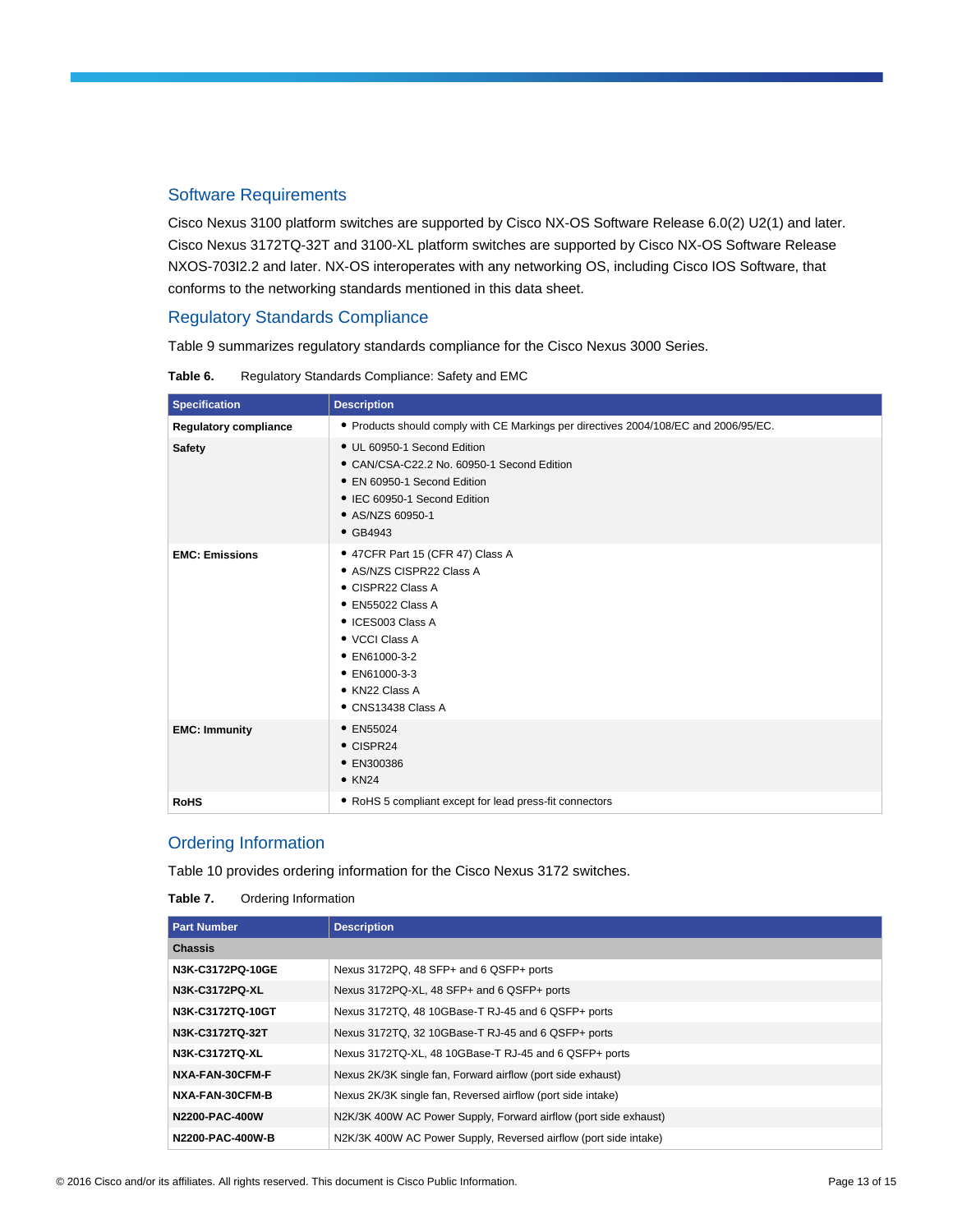| <b>Part Number</b>       | <b>Description</b>                                                                                |  |  |
|--------------------------|---------------------------------------------------------------------------------------------------|--|--|
| NXA-PAC-500W             | Nexus 3K 500W AC PSU, Forward airflow (port side exhaust)                                         |  |  |
| NXA-PAC-500W-B           | Nexus 3K 500W AC PSU, Reversed airflow (port side intake)                                         |  |  |
| N2200-PDC-400W           | N2K/3K 400W DC Power Supply, Forward airflow (port side exhaust)                                  |  |  |
| <b>N3K-PDC-350W-B</b>    | N3K Series 350W DC Power Supply, Reversed airflow (port side intake)                              |  |  |
| NXA-PDC-500W             | Nexus 3K 500W DC PSU, Forward airflow (port side exhaust)                                         |  |  |
| NXA-PDC-500W-B           | Nexus 3K 500W DC PSU, Reversed airflow (port side intake)                                         |  |  |
| <b>Software Licenses</b> |                                                                                                   |  |  |
| N3K-BAS1K9               | Nexus 3000 Layer 3 Base License                                                                   |  |  |
| N3K-LAN1K9               | Nexus 3000 Layer 3 LAN Enterprise License (Requires N3K-BAS1K9 License)                           |  |  |
| NDB-FX-SWT-K9            | License for Tap/SPAN aggregation using Cisco Nexus Data Broker                                    |  |  |
| <b>N3K-32X-LIC</b>       | Factory installed 32 Port license for N3172TQ-32T                                                 |  |  |
| <b>N3K-16T-UPG=</b>      | 16 Port Upgrade License for N3172TQ-32T.                                                          |  |  |
| <b>Spares</b>            |                                                                                                   |  |  |
| NXA-FAN-30CFM-F=         | Nexus 2K/3K single fan, Forward airflow (port side exhaust), Spare                                |  |  |
| NXA-FAN-30CFM-B=         | Nexus 2K/3K single fan, Reversed airflow (port side intake), Spare                                |  |  |
| N2000-PAC-400W=          | N2K/3K 400W AC Power Supply, Forward airflow (port side exhaust), Spare                           |  |  |
| N2000-PAC-400W-B=        | N2K/3K 400W AC Power Supply, Reversed airflow (port side intake), Spare                           |  |  |
| N2200-PDC-400W=          | N2K/3K 400W DC Power Supply, Forward airflow (port side exhaust), Spare                           |  |  |
| NXA-PAC-500W=            | Nexus 3K 500W AC PSU, Forward airflow (port side exhaust), Spare                                  |  |  |
| <b>NXA-PAC-500W-B=</b>   | Nexus 3K 500W AC PSU, Reversed airflow (port side intake), Spare                                  |  |  |
| N3K-PDC-350W-B=          | N3K Series 350W DC Power Supply, Reversed airflow (port side intake), Spare                       |  |  |
| NXA-PDC-500W=            | Nexus 3K 500W DC PSU, Forward airflow (port side exhaust), Spare                                  |  |  |
| NXA-PDC-500W-B=          | Nexus 3K 500W DC PSU, Reversed airflow (port side intake), Spare                                  |  |  |
| N3K-C3064-ACC-KIT=       | Nexus 3064PQ Accessory Kit                                                                        |  |  |
| <b>Bundles</b>           |                                                                                                   |  |  |
| N3K-C3172-FA-L3          | Nexus 3172PQ, Forward Airflow (port side exhaust), AC P/S, Base and LAN Enterprise License Bundle |  |  |
| N3K-C3172-BA-L3          | Nexus 3172PQ, Reversed Airflow (port side intake), AC P/S, Base and LAN Enterprise License Bundle |  |  |
| N3K-C3172-FD-L3          | Nexus 3172PQ, Forward Airflow (port side exhaust), DC P/S, Base and LAN Enterprise License Bundle |  |  |
| N3K-C3172-BD-L3          | Nexus 3172PQ, Reversed Airflow (port side intake), DC P/S, Base and LAN Enterprise License Bundle |  |  |

\*<br>When switch is used in Nexus 9000 mode, N3K-BAS1K9 license is not applicable. In that case, N3K-LAN1K9 is required for any L3 feature and will cover all L3 features supported by the device.

## **Warranty**

The Cisco Nexus 3100 platform switches have a 1-year limited hardware warranty. The warranty includes hardware replacement with a 10-day turnaround from receipt of a return materials authorization (RMA).